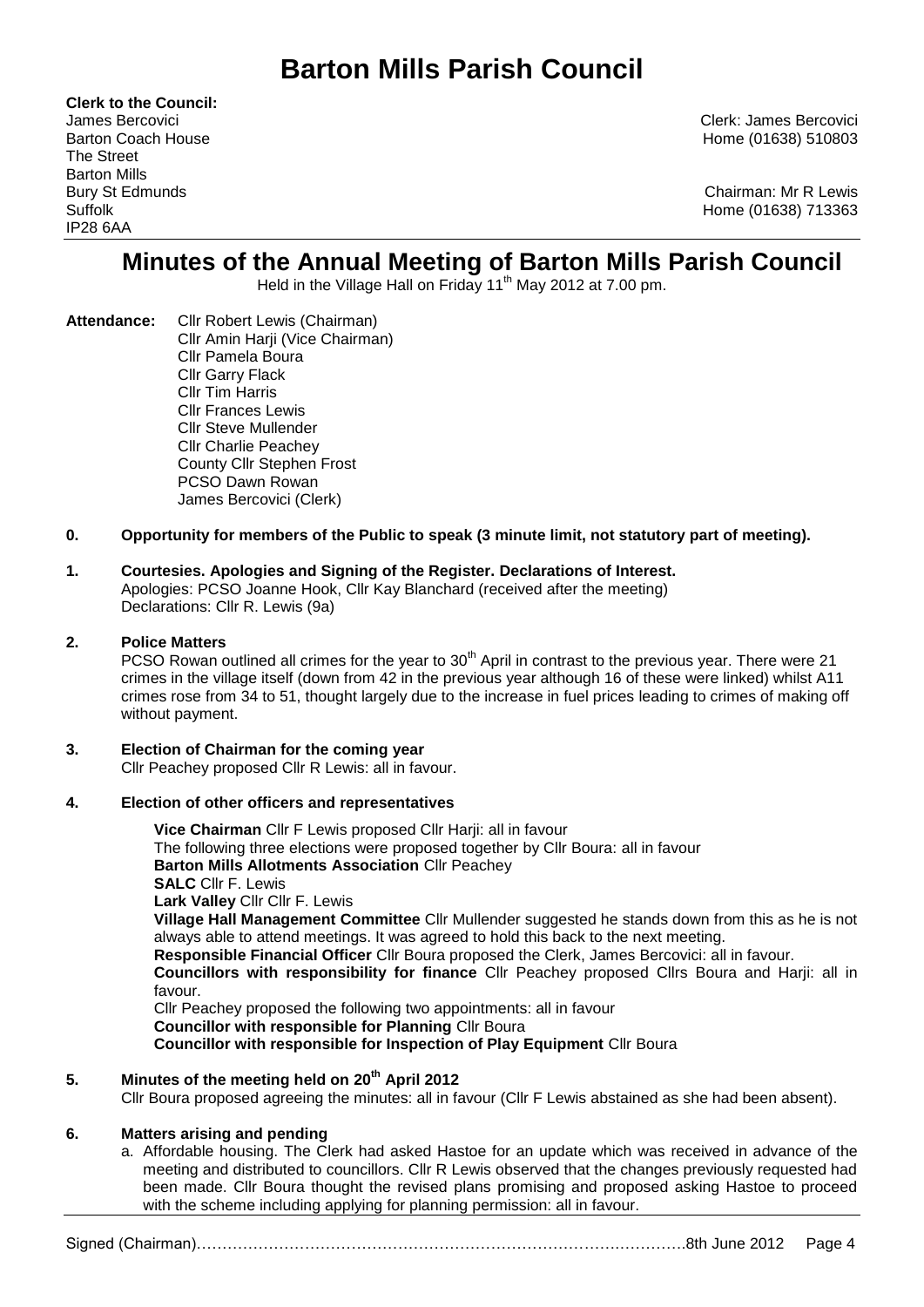The Clerk was asked to request brick samples in advance of the May meeting and to pass them on to Pippa Poitras so neighbouring residents could look at them.

Cllr R Lewis asked the Clerk to request a timescale and to ascertain at what stage the selection criteria would begin. Cllr Boura thought the criteria would be part of the planning application. Cllr Harji suggested asking Annette Dawson for advice.

The Clerk advised that Isobel Wright had sent her apologies but was unable to attend the meeting. She had advised that Hastoe expects to submit the application for planning permission in July. Whilst the scheme is in for planning they would tender to find a contractor. It is anticipated that approval would take 12 weeks so work could commence in October, depending on planning. Hastoe anticipates a 12 month build period. The allocations process would start about 4months before the completion of the scheme.

b. Village Green re-levelling. John Brown (of John Brown Landscapes) has advised that the job is too big for him but he estimates the cost of the work to be done at around £2,200. This compared with the existing quote of £680 but the Clerk suggested this should be confirmed, in particular he was concerned to ensure it was quoting for the same work. Cllr F Lewis advised the Burrel Trust may be able to help with this work. Cllr R Lewis suggested asking Tilbrooks for a quote. Cllr Harris asked about the timing of the work given the plans for the Jubilee weekend. Cllr Mullender proposed the Clerk accepts the best quote up to £1000 for work to start as soon as possible: all in favour.

Tom Duchesne has looked again at this with Cllr Peachey; the Clerk said he would follow this up.He said he had written as emails had bounced back.

c. Diamond Jubilee 2012. At the previous meeting, the Parish Council had agreed to underwrite the full cost of the weekend on the understanding that any surplus would come back to the Parish Council for it to decide what to do with it.

To commemorate the event, Cllr Peachey had selected a copper beech tree and the Clerk had applied to the county councillor for a grant for the tree and a bench from his locality budget which had been granted. Cllr Peachey had said he thought it would be better to leave the seat until the tree is established and said a tree guard is needed which has been purchased and installed by Cllrs Peachey and Flack. Cllr Peachey suggested deferring discussion about the seat until November. Cllr R Lewis asked the Clerk to contact Cllr Frost about the unveiling.

Ninety medals have been purchased and received (handed to Cllr Peachey).

- d. Play equipment. Cllr Boura had asked the Clerk to ascertain whether the insurer has a generic risk assessment form that can be used; these are being sent. Cllr Boura said she would be attending Health & Safety training the following week.
- e. Dog fouling the Environment Officer at FHDC does not recommend Dog Control Orders particularly considering a better option under the Fouling of Land Act 1996 to erect signs threatening a fixed penalty of £80 (with a maximum penalty of £1000 if it goes to court). Alongside this, he can issue warning letters to suspects which, he says is the most effective. He has provided five signs which can be erected around the green to make this clear and invite residents to report suspects to FHDC. Cllr Boura proposed locations for the signs and asked the Clerk to pass them to her. Cllr Flack asked if more dogfoulling bins could be erected around the green.
- f. Street lighting three of the new lights have been connected but the work took longer than UKPN expected and they didn't have time to connect the fourth light. A date when the work will be completed is still awaited.

#### **7. Reports from the County Councillor**

a. County Cllr Frost said he had little to report as there had been no main meetings since the last Parish Council meeting.

#### **8. Finance - Standard Payments for approval (inc. VAT)**

- a. £272.00 J Bercovici (clerk's net salary, April 2012) chq. 1182
- b. £68.00 HMRC (PAYE, April 2012) chq.
- c. £21.62 J Bercovici (clerk's expenses April 2012) chq. 1182
- Cllr Boura proposed the above payments: all in favour.